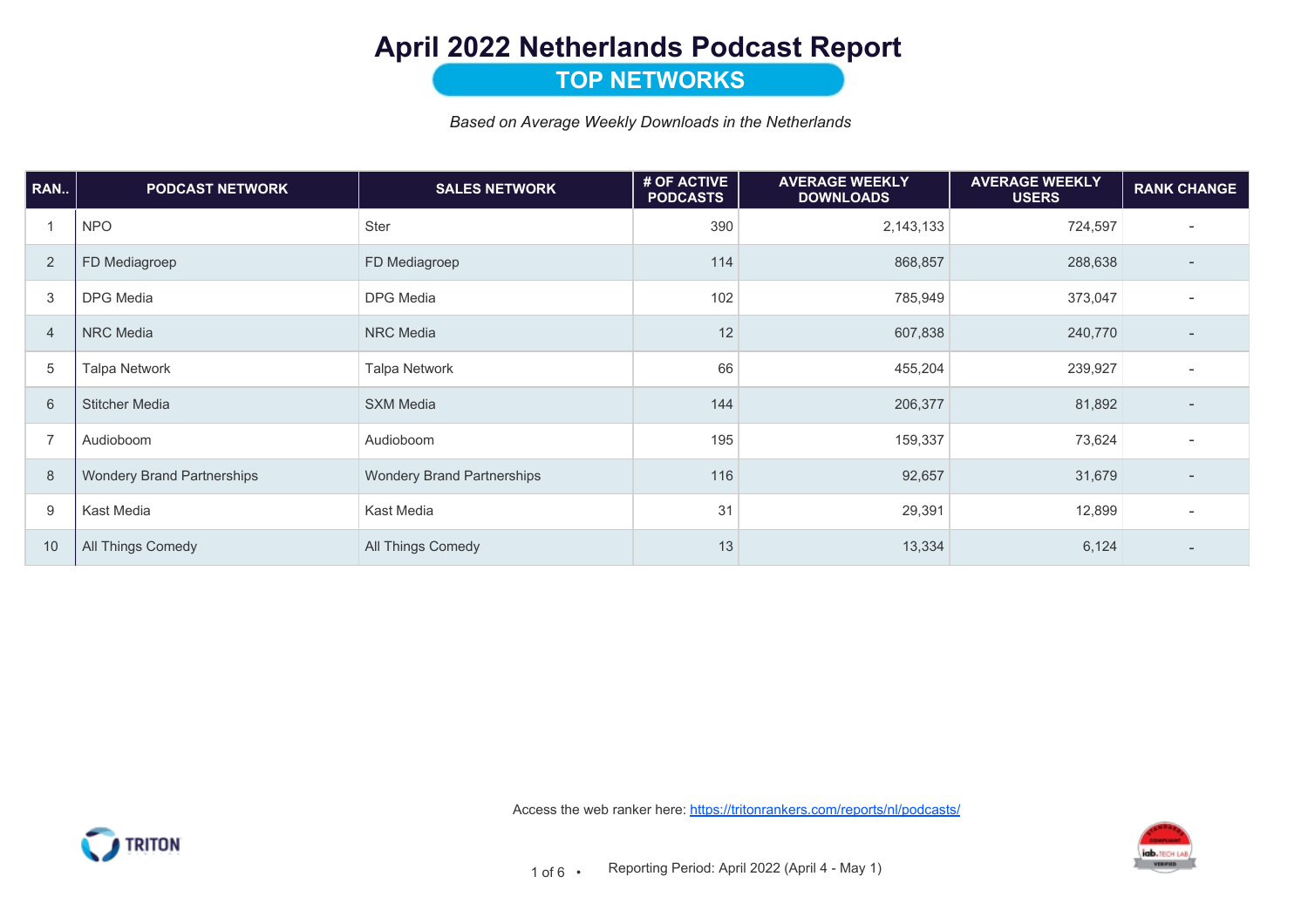# April 2022 Netherlands Podcast Report

### **TOP 100 PODCASTS**

Based on Average Weekly Downloads in the Netherlands

| <b>RANK</b>    | <b>PODCAST</b>                                | <b>NETWORK</b>                   | # OF NEW<br><b>EPISODES</b> | <b>AVERAGE WEEKLY</b><br><b>DOWNLOADS</b> | <b>AVERAGE WEEKLY</b><br><b>USERS</b> | <b>CATEGORY</b>                    | <b>RANK</b><br><b>CHANGE</b> |
|----------------|-----------------------------------------------|----------------------------------|-----------------------------|-------------------------------------------|---------------------------------------|------------------------------------|------------------------------|
| $\overline{1}$ | NRC Vandaag                                   | <b>NRC</b> Media                 | 19                          | 425,970                                   | 163,719 News                          |                                    |                              |
| 2              | Boekestijn en de Wijk                         | FD Mediagroep                    | 27                          | 301,915                                   | 128,769                               | <b>News</b>                        | $+1$                         |
| 3              | De Dag                                        | <b>Ster</b>                      | 20                          | 220,166                                   | 82,483 News                           |                                    | $+1$                         |
| $\overline{4}$ | NOS Met het Oog op Morgen                     | <b>Ster</b>                      | 32                          | 149,736                                   | 36,895                                | <b>News</b>                        |                              |
| 5              | Eerst dit                                     | <b>Ster</b>                      | 34                          | 134,760                                   | 48,906                                | <b>Religion &amp; Spirituality</b> | $+1$                         |
| 6              | NU.nl nieuws                                  | <b>DPG</b> Media                 | 73                          | 132,384                                   | 62,439 News                           |                                    | $+1$                         |
| $\overline{7}$ | De kamer van Klok                             | <b>DPG</b> Media                 | 27                          | 102,432                                   | 42,940                                | <b>News</b>                        | $+4$                         |
| 8              | Nooit meer slapen                             | Ster                             | 20                          | 86,646                                    | 21,119                                | Society & Culture                  | $+2$                         |
| 9              | De Jortcast                                   | Ster                             | 10                          | 83,551                                    |                                       | 37,823 Society & Culture           |                              |
| 10             | De Stemming van Vullings en Van der Wulp Ster |                                  | 3                           | 80,563                                    | 55,132 News                           |                                    | $\downarrow$ 2               |
| 11             | AD Voetbal podcast                            | <b>DPG</b> Media                 | 23                          | 79,186                                    | 38,296                                | Sports                             | $+3$                         |
| 12             | NRC Onbehaarde Apen                           | <b>NRC</b> Media                 | $\overline{4}$              | 74,027                                    |                                       | 45,709 Science                     | $+1$                         |
| 13             | Hart van Nederland                            | <b>Talpa Network</b>             | 6                           | 72,366                                    |                                       | 56,600 True Crime, News            | $+14$                        |
| 14             | Lang verhaal kort                             | <b>Ster</b>                      | 20                          | 72,219                                    | 37,724 News                           |                                    | $\downarrow$ 2               |
| 15             | F1 aan Tafel                                  | Grand Prix Radio / Talpa Network | 6                           | 70,736                                    | 55,689                                | Sports                             | $\downarrow$ 8               |
| 16             | In Het Wiel                                   | <b>DPG</b> Media                 | 11                          | 61,385                                    | 32,187                                | Sports                             | $+6$                         |
| 17             | Vandaag Inside                                | <b>Talpa Network</b>             | 19                          | 58,700                                    |                                       | 35,957 Sports                      | $+13$                        |
| 18             | <b>Het HLN-nieuws</b>                         | <b>DPG</b> Media                 | 5                           | 58,002                                    |                                       | 27,083 Sports, News                | $\downarrow$ 3               |
| 19             | 538 Nieuws                                    | <b>Talpa Network</b>             | 672                         | 56,457                                    | 24,422 News                           |                                    | $\downarrow$ 3               |
| 20             | Kunststof                                     | <b>Ster</b>                      | 14                          | 50,645                                    |                                       | 13,408 Society & Culture           | $+4$                         |
| 21             | Kees de Kort                                  | FD Mediagroep                    | 21                          | 50,050                                    |                                       | 17,163 Business, News              | $+1$                         |
| 22             | NRC Haagse Zaken                              | <b>NRC</b> Media                 | 4                           | 42,428                                    | 28,153                                | <b>News</b>                        | $\downarrow$ 4               |
| 23             | 30 MINUTEN RAUW door Ruud de Wild             | Ster                             | 3                           | 38,865                                    | 19,894 Music                          |                                    |                              |
| 24             | Argos                                         | <b>Ster</b>                      | 8                           | 37,614                                    |                                       | 14,365 Society & Culture           | $+5$                         |
| 25             | De Taghi Podcast                              | <b>DPG</b> Media                 |                             | 36,314                                    |                                       | 18,563 True Crime                  | $+7$                         |



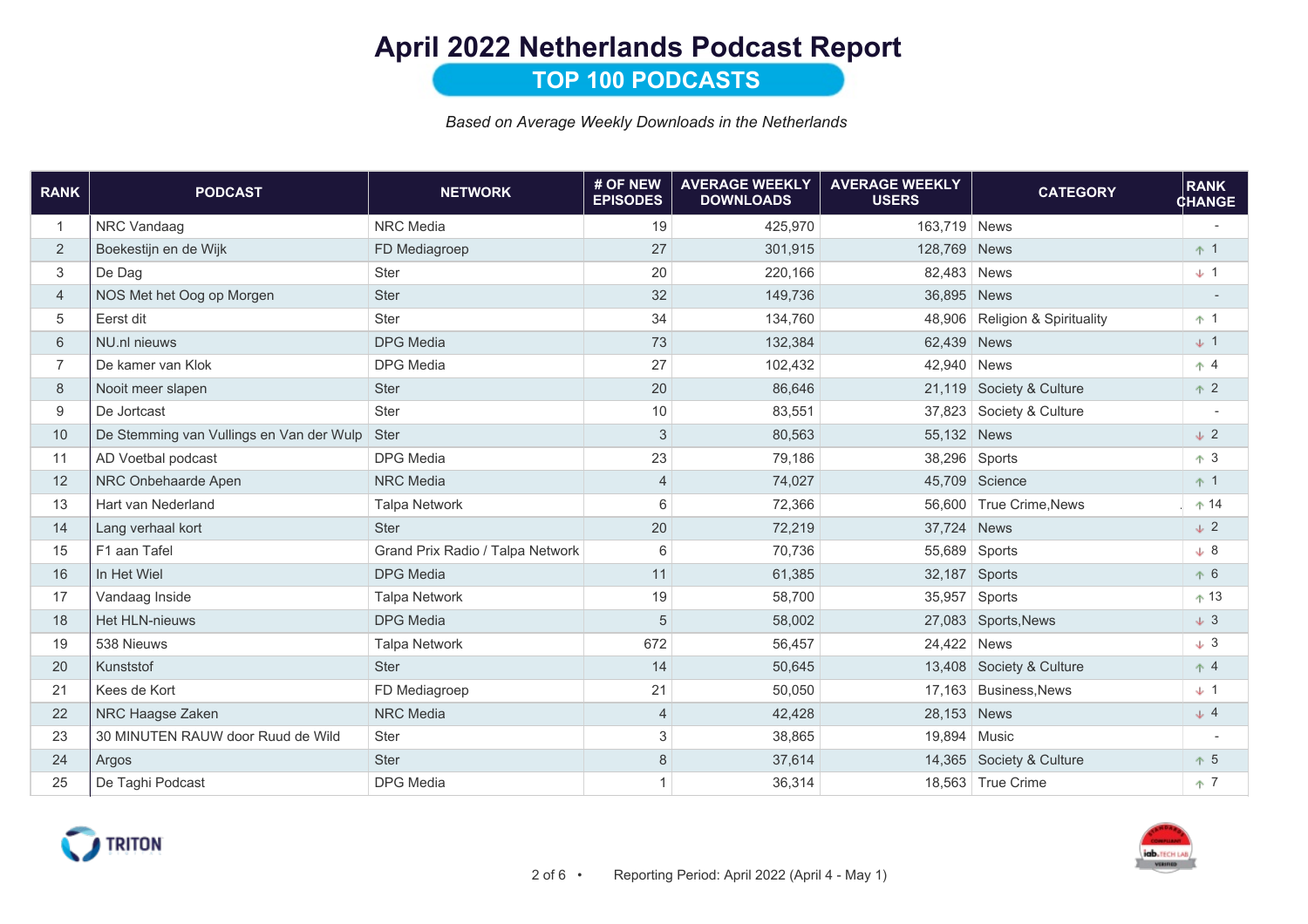### TOP 100 PODCASTS

| <b>RANK</b> | <b>PODCAST</b>            | <b>NETWORK</b>   | # OF NEW<br><b>EPISODES</b> | <b>AVERAGE WEEKLY</b><br><b>DOWNLOADS</b> | <b>AVERAGE WEEKLY</b><br><b>USERS</b> | <b>CATEGORY</b>                    | <b>RANK</b><br><b>CHANGE</b> |
|-------------|---------------------------|------------------|-----------------------------|-------------------------------------------|---------------------------------------|------------------------------------|------------------------------|
| 26          | AD Media Podcast          | <b>DPG</b> Media | $\overline{7}$              | 34,767                                    |                                       | 28,414 TV & Film                   | $+9$                         |
| 27          | Zakendoen                 | FD Mediagroep    | 22                          | 33,866                                    |                                       | 3,514 Business, News               | $\downarrow$ 2               |
| 28          | Cryptocast                | FD Mediagroep    | 13                          | 32,600                                    | 13.137                                | <b>Business &amp; Technology</b>   | $\uparrow$ 6                 |
| 29          | <b>BNR's Big Five</b>     | FD Mediagroep    | 18                          | 31,473                                    | 7,223                                 | <b>Business, News</b>              | $\downarrow$ 8               |
| 30          | Met Groenteman in de kast | <b>DPG</b> Media | 3                           | 31,231                                    | 18,309 Arts                           |                                    | $+9$                         |
| 31          | Europa draait door        | Ster             | $\overline{4}$              | 31.181                                    | 22,360 News                           |                                    | 5<br>不。                      |
| 32          | NOS Voetbalpodcast        | Ster             | $\overline{4}$              | 31,135                                    | 22,082 Sports                         |                                    | $\downarrow$ 6               |
| 33          | De Krokante Leesmap       | <b>Ster</b>      | $\overline{2}$              | 30,341                                    |                                       | 18,010 Comedy                      | $+ 5$                        |
| 34          | <b>BNR De Wereld</b>      | FD Mediagroep    | $\overline{4}$              | 29,467                                    | 17,179 News                           |                                    | $\downarrow$ 6               |
| 35          | Cocaïnekoorts             | <b>NRC</b> Media | $\mathbf{0}$                | 27,269                                    |                                       | 14,178 True Crime                  | $\downarrow$ 16              |
| 36          | OVT Fragmenten podcast    | Ster             | 25                          | 26,945                                    |                                       | 4,006 History                      | $\downarrow$ 5               |
| 37          | Hitlers geheime tunnel    | <b>DPG Media</b> | 3                           | 25,879                                    |                                       | 15,363 History                     | $+ 5$                        |
| 38          | <b>DOCS</b>               | Ster             | $\overline{4}$              | 25,696                                    |                                       | 13,057 Society & Culture           | $+ 7$                        |
| 39          | Amerika Podcast           | FD Mediagroep    | $\overline{7}$              | 23,999                                    |                                       | 13,623 Business, News              | $+ 10$                       |
| 40          | <b>OVT</b>                | Ster             | 8                           | 22,932                                    |                                       | $7,314$ History                    | $\overline{3}$<br>不          |
| 41          | Wetenschap Vandaag        | FD Mediagroep    | 25                          | 22,843                                    |                                       | 5,049 News, Science                | $+ 9$                        |
| 42          | Crime Junkie              | <b>SXM Media</b> | $\overline{4}$              | 22,821                                    |                                       | 10,886 True Crime                  | $+5$                         |
| 43          | De Ongelooflijke Podcast  | <b>Ster</b>      | $\overline{4}$              | 22,343                                    | 14,601                                | <b>Religion &amp; Spirituality</b> | $+ 5$                        |
| 44          | De Nieuwsdag              | FD Mediagroep    | 15                          | 21,195                                    |                                       | $6,932$ Business                   |                              |
| 45          | NOS Formule 1-Podcast     | Ster             | $\overline{2}$              | 21,117                                    | 16,132 Sports                         |                                    | $\downarrow$ 8               |
| 46          | FD Dagkoers               | FD Mediagroep    | 20                          | 20,972                                    | 10,647 News                           |                                    | $+ 12$                       |
| 47          | De zwarte dag van Hans    | <b>DPG Media</b> | $\Omega$                    | 20,629                                    |                                       | 9,121 True Crime                   | $\downarrow$ 30              |
| 48          | <b>Tech Update</b>        | FD Mediagroep    | 35                          | 20,410                                    |                                       | 4,819 Business, News               | $\downarrow$ 7               |
| 49          | No Such Thing As A Fish   | Audioboom        | $\overline{4}$              | 18,917                                    |                                       | 7,842 Comedy                       | $+ 13$                       |
| 50          | Spijkers met Koppen       | Ster             | $\overline{4}$              | 18,827                                    |                                       | 12,699 Comedy                      | $\uparrow$ 5                 |



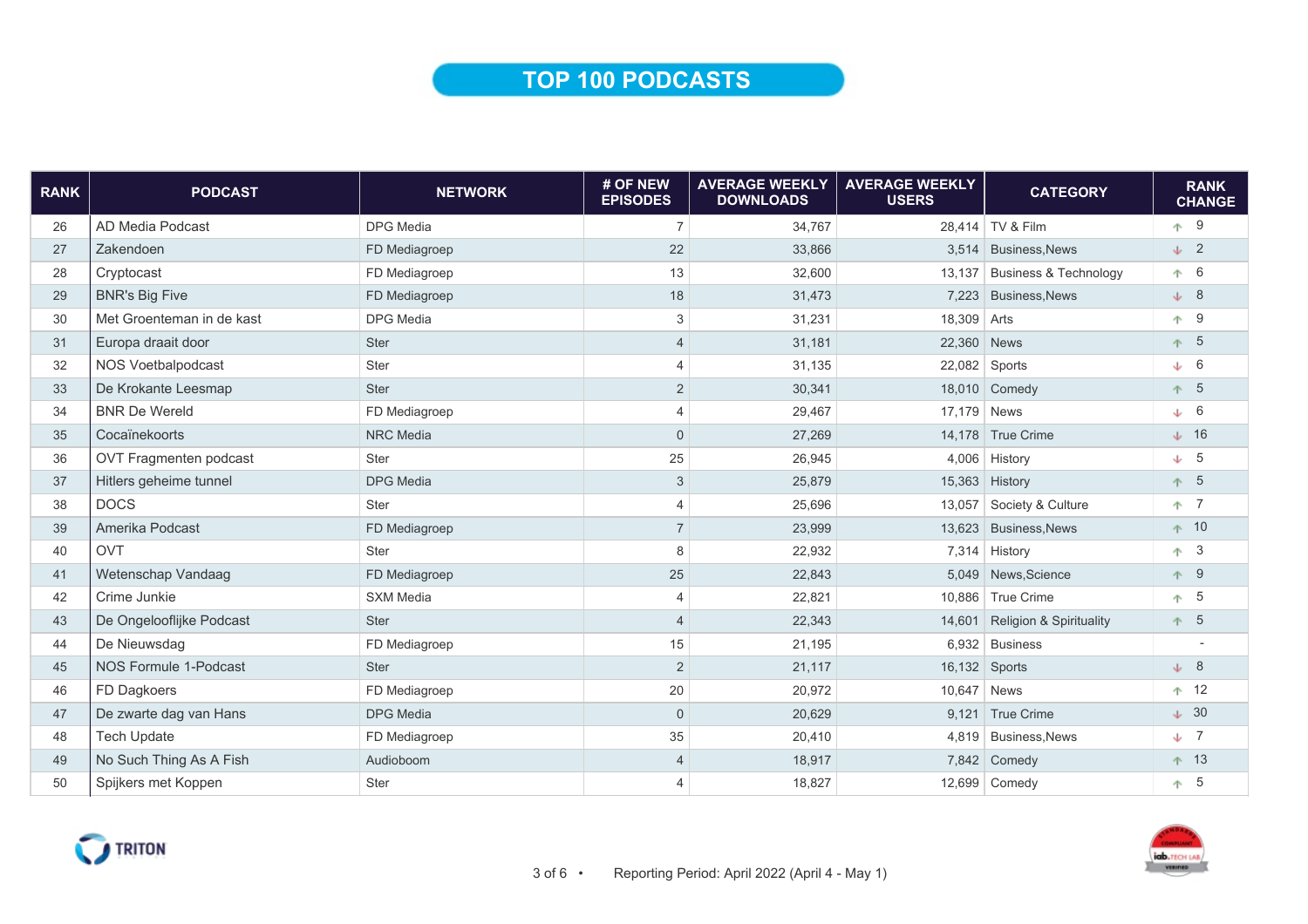## TOP 100 PODCASTS

| <b>RANK</b> | <b>PODCAST</b>                                                | <b>NETWORK</b>                    | # OF NEW<br><b>EPISODES</b> | <b>AVERAGE WEEKLY</b><br><b>DOWNLOADS</b> | <b>AVERAGE</b><br><b>WEEKLY USERS</b> | <b>CATEGORY</b>               | <b>RANK</b><br><b>CHANGE</b> |
|-------------|---------------------------------------------------------------|-----------------------------------|-----------------------------|-------------------------------------------|---------------------------------------|-------------------------------|------------------------------|
| 51          | Zimmerman in Space                                            | <b>Ster</b>                       | $\overline{4}$              | 18,622                                    |                                       | 5,202 Science                 | 个 8                          |
| 52          | De Technoloog                                                 | FD Mediagroep                     | $\overline{4}$              | 18,125                                    |                                       | 7,872 News, Technology        | $+ 5$                        |
| 53          | De Ben Tiggelaar Podcast                                      | FD Mediagroep                     | $\overline{4}$              | 18,047                                    |                                       | 9,012 Business & Technology   | ↑ 12                         |
| 54          | De Leeuw Lult Verder                                          | <b>Ster</b>                       | $\overline{4}$              | 17,999                                    |                                       | 11,868 Comedy                 |                              |
| 55          | On Purpose with Jay Shetty                                    | <b>SXM Media</b>                  | 8                           | 16,924                                    |                                       | 6,974   Health & Fitness      | $+ 6$                        |
| 56          | NUsport - De boordradio                                       | <b>DPG</b> Media                  | $\overline{4}$              | 16.771                                    |                                       | 12,756 Sports                 | $\downarrow$ 10              |
| 57          | Parel Radio                                                   | Ster                              | $\mathbf{1}$                | 16,558                                    | 7,867                                 | Society & Culture             | $\downarrow$ 4               |
| 58          | De onbekende Cruijff                                          | <b>Ster</b>                       | $\sqrt{5}$                  | 16,007                                    |                                       | 7,828 Sports                  | Debut                        |
| 59          | dr Kelder en Co                                               | Ster                              | 5                           | 15,693                                    |                                       | 10,315 Science                | $+10$                        |
| 60          | Een soort god                                                 | <b>DPG Media</b>                  | $\mathbf{0}$                | 15,536                                    |                                       | 8,167 True Crime, News        | $+22$                        |
| 61          | De liefde van nu                                              | <b>DPG</b> Media                  | 3                           | 15,296                                    |                                       | 8,879 Society & Culture       | $+ 5$                        |
| 62          | Kalm met Klassiek                                             | Ster                              | 20                          | 14,710                                    |                                       | 3,709 Health & Fitness        | $+2$                         |
| 63          | <b>Blauwe M&amp;M's</b>                                       | Ster                              | 3                           | 14,579                                    |                                       | 9.842 Music                   | Debut                        |
| 64          | Flikken de Podcast                                            | Ster                              | 3                           | 14,568                                    |                                       | 9.778 TV & Film               | $\downarrow$ 12              |
| 65          | Pitstop                                                       | <b>DPG</b> Media                  | 5                           | 14,281                                    |                                       | $10,802$ Sports               | $+28$                        |
| 66          | NRC Tussen de regels                                          | <b>NRC</b> Media                  | $\overline{4}$              | 13,178                                    | 11,201 Arts                           |                               | $+ 6$                        |
| 67          | Op z'n Kop!                                                   | Ster                              | $\overline{4}$              | 13,154                                    | 10,321                                | <b>News</b>                   | ↑ 16                         |
| 68          | 99% Invisible                                                 | <b>SXM Media</b>                  | $\overline{4}$              | 13,117                                    | 6,929 Arts                            |                               | $+2$                         |
| 69          | My Favorite Murder with Karen Kilgariff and Georgia Hardstark | <b>Wondery Brand Partnerships</b> | 6                           | 13,073                                    |                                       | 4,772 True Crime              | ↑ 9                          |
| 70          | Dit is de Bijbel                                              | Ster                              | $\overline{2}$              | 13,031                                    |                                       | 8,736 Religion & Spirituality | $\downarrow$ 7               |
| 71          | <b>NOS Jeugdjournaal</b>                                      | Ster                              | $\overline{4}$              | 12,606                                    |                                       | 5,012 Kids & Family           | ↑ 8                          |
| 72          | De Kopgroep wielerpodcast                                     | <b>Ster</b>                       | $\sqrt{3}$                  | 12,319                                    |                                       | 7,200 Sports                  | Return                       |
| 73          | Ochtendnieuws   BNR                                           | FD Mediagroep                     | 18                          | 12,267                                    |                                       | 7,972 News                    | $\downarrow$ 5               |
| 74          | <b>Tweakers Podcast</b>                                       | <b>DPG</b> Media                  | $\overline{4}$              | 12,250                                    |                                       | 8,515 Technology              | $+2$                         |
| 75          | Freakonomics Radio                                            | <b>SXM Media</b>                  | $\overline{4}$              | 12,151                                    |                                       | 5,620 Society & Culture       | $+9$                         |



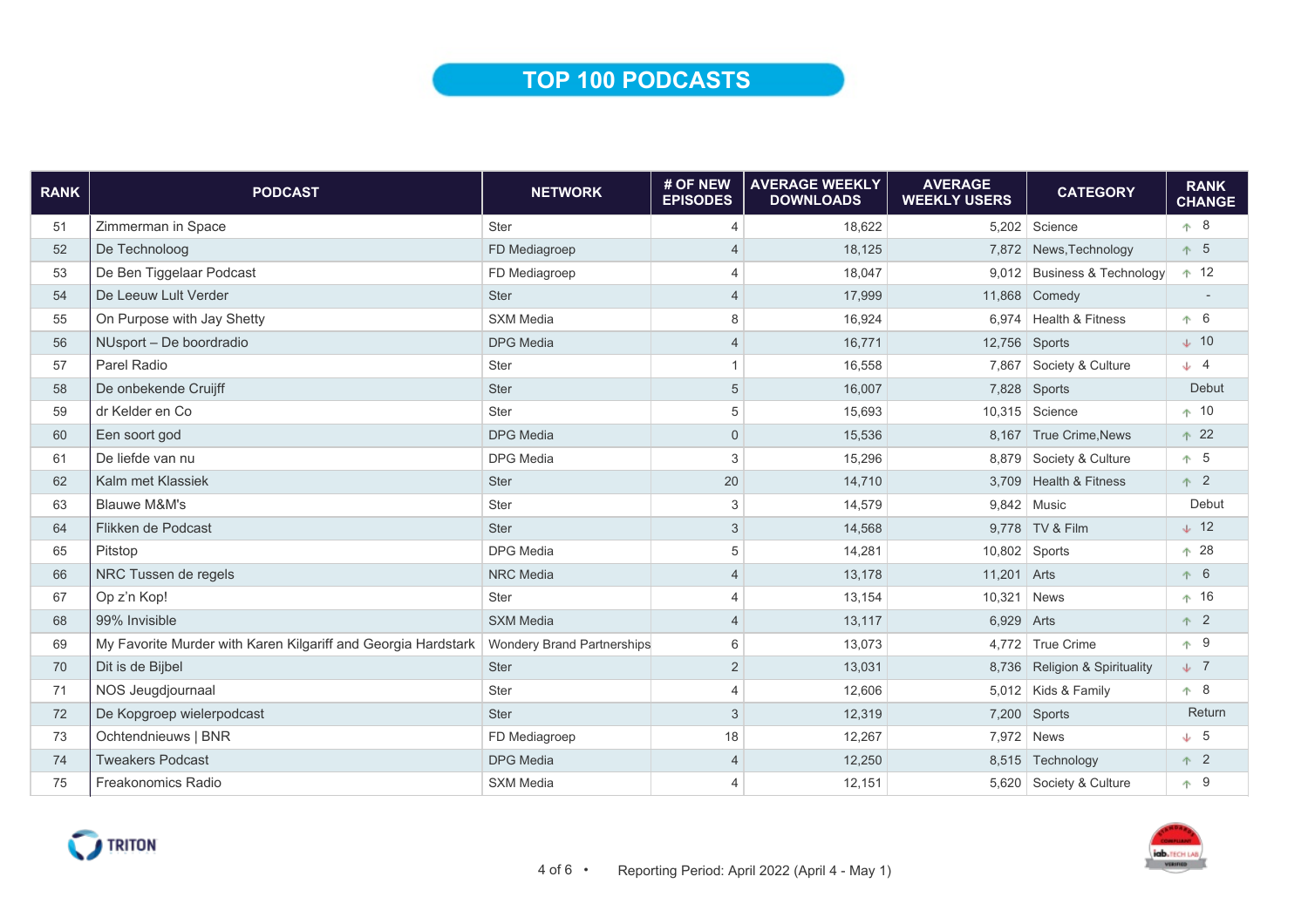### TOP 100 PODCASTS

| <b>RANK</b> | <b>PODCAST</b>                | <b>NETWORK</b>                    | # OF NEW<br><b>EPISODES</b> | <b>AVERAGE WEEKLY</b><br><b>DOWNLOADS</b> | <b>AVERAGE WEEKLY</b><br><b>USERS</b> | <b>CATEGORY</b>               | <b>RANK</b><br><b>CHANGE</b> |
|-------------|-------------------------------|-----------------------------------|-----------------------------|-------------------------------------------|---------------------------------------|-------------------------------|------------------------------|
| 76          | Onze man in Deventer          | <b>Ster</b>                       | $\overline{c}$              | 12,096                                    |                                       | 6,493 Society & Culture       | $\div$ 20                    |
| 77          | Conan O'Brien Needs A Friend  | <b>SXM Media</b>                  | 8                           | 11,893                                    |                                       | $5,169$ Comedy                | ↑ 11                         |
| 78          | F1: Beyond The Grid           | Audioboom                         | 5                           | 11,762                                    |                                       | $7,145$ Sports                | $+ 14$                       |
| 79          | Het Mediaforum                | Ster                              | 20                          | 11,695                                    |                                       | 4,260 TV & Film               | $+1$                         |
| 80          | <b>Super Soul</b>             | <b>SXM Media</b>                  | $\overline{4}$              | 11,610                                    |                                       | 4,007 Society & Culture       | $\downarrow$ 6               |
| 81          | De Nationale Autoshow         | FD Mediagroep                     | $\overline{4}$              | 11,497                                    |                                       | 5,453 Business, Leisure       | $+8$                         |
| 82          | De moord op de duivenmelker   | <b>DPG</b> Media                  | $\mathsf{O}\xspace$         | 11,151                                    | 4,721                                 | <b>True Crime</b>             | $+ 49$                       |
| 83          | Op1                           | <b>Ster</b>                       | 20                          | 11,149                                    |                                       | 4,045 News                    | $\downarrow$ 2               |
| 84          | Newsroom Den Haag             | FD Mediagroep                     | 14                          | 11,097                                    | 5.451                                 | <b>Business, News</b>         | $\sqrt{7}$                   |
| 85          | <b>Daders</b>                 | <b>Ster</b>                       | $\mathbf 0$                 | 10,723                                    |                                       | 5.568 True Crime              |                              |
| 86          | <b>Het Klokhuis</b>           | Ster                              | 1                           | 10,591                                    |                                       | $4,827$ Kids & Family         | $+8$                         |
| 87          | <b>Bureau Sport Radio</b>     | <b>Ster</b>                       | $\overline{4}$              | 10,219                                    |                                       | 6,702 Sports                  | ↑ 9                          |
| 88          | <b>Hidden Brain</b>           | <b>SXM Media</b>                  | 5                           | 10,156                                    |                                       | 4.673 Science                 | $\downarrow$ 2               |
| 89          | Atlas                         | <b>Ster</b>                       | $\overline{4}$              | 10,063                                    |                                       | 6,447 Science                 | Return                       |
| 90          | <b>Tegenlicht Podcast</b>     | <b>Ster</b>                       | $\overline{c}$              | 9,995                                     |                                       | 5,882 Society & Culture       | Return                       |
| 91          | <b>BNR Perestrojkast</b>      | FD Mediagroep                     | $\overline{7}$              | 9,931                                     |                                       | 7,184 Business, News          | Debut                        |
| 92          | Mangiare!                     | <b>Ster</b>                       | 4                           | 9,917                                     | $4,931$ Arts                          |                               | Return                       |
| 93          | NRC Het geheim van Rijswijk   | <b>NRC</b> Media                  | $\mathsf{O}\xspace$         | 9,865                                     |                                       | 4,706 True Crime              | $\perp$ 18                   |
| 94          | The Mindset Mentor            | Kast Media                        | 18                          | 9,690                                     |                                       | 3,505 Health & Fitness        | $\downarrow$ 5               |
| 95          | Morbid: A True Crime Podcast  | Audioboom                         | $9\,$                       | 9,585                                     |                                       | 4,034 Comedy                  | Return                       |
| 96          | Dit Dus                       | Ster                              | $\overline{4}$              | 9,362                                     |                                       | 7,850 Religion & Spirituality | Debut                        |
| 97          | Grijs gebied                  | <b>DPG</b> Media                  | $\mathsf{O}\xspace$         | 9,250                                     |                                       | 4,387 True Crime              | $\downarrow$ 37              |
| 98          | How I Built This with Guy Raz | <b>Wondery Brand Partnerships</b> | $\overline{7}$              | 9,018                                     | 2,747                                 | <b>Business</b>               | Debut                        |
| 99          | MISCHA!                       | <b>Ster</b>                       | 12                          | 8,956                                     |                                       | 4,102 Society & Culture       | Debut                        |
| 100         | Digitaal                      | FD Mediagroep                     | $\overline{4}$              | 8,880                                     |                                       | 3,680 Business, News          | $\downarrow$ 3               |



Access the web ranker here: https://tritonrankers.com/reports/nl/podcasts/